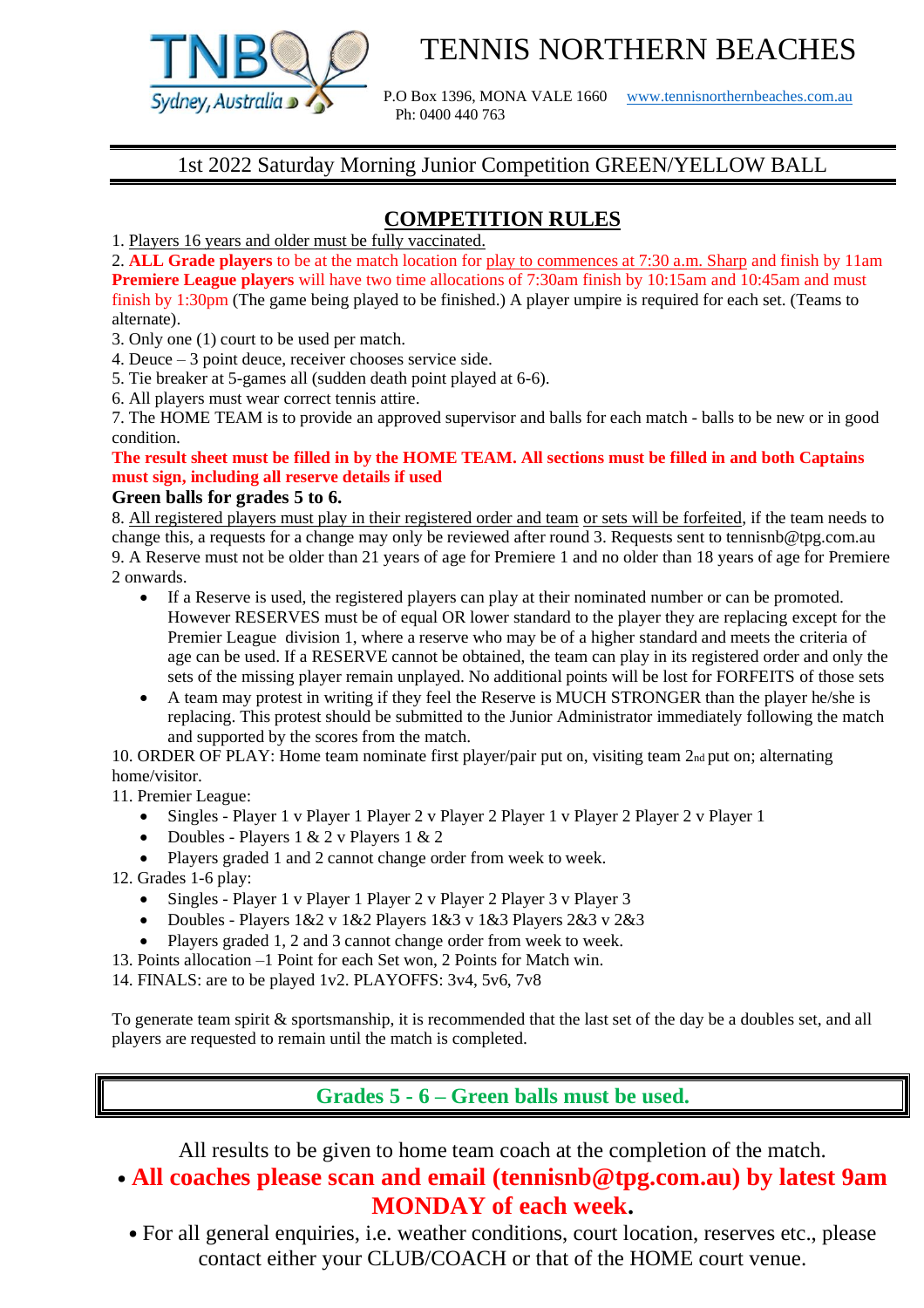| <b>CLUB</b>                 | <b>ADDRESS</b>                                                        | <b>CONTACT</b>               |
|-----------------------------|-----------------------------------------------------------------------|------------------------------|
| <b>ALLAMBIE</b>             | <b>Allambie Heights Tennis Club</b>                                   | 0417 381 138                 |
| 2000                        | Roosevelt Ave, Allambie Heights<br>(behind School)                    | <b>Suzy Ellis</b>            |
| <b>BAREENA PARK</b><br>2003 | <b>Bareena Park Tennis Club</b><br>(99079708)                         |                              |
|                             | Vista Ave., Balgowlah Heights                                         |                              |
|                             |                                                                       | 0418 664 426                 |
|                             | <b>Balgowlah Tennis Club</b><br>Cnr Condamine St & Balgowlah Rd,      | Vicki Dragan                 |
|                             | Balgowlah                                                             |                              |
|                             | <b>Opposite Bunnings</b>                                              |                              |
| <b>BTC</b>                  | <b>Belrose Tennis Club</b>                                            | 0423 391 962                 |
|                             | Lot 2, Wingara Grove, Belrose<br>(Park at top of Wingara Ave)         | Will Skeggs                  |
| <b>CCS- COVENANT</b>        | <b>Covenant Christian School</b>                                      | Lisa Catto                   |
| <b>CHRISTIAN SCHOOL</b>     | Dell St, Belrose                                                      | 0407 051 138                 |
| <b>EVOLVE</b>               | <b>Collaroy Tennis Club</b>                                           | 99710644 (7:30am)            |
|                             | Cnr Anzac Avenue & Griffith Park,<br>Collaroy                         | 0408 110 150                 |
|                             |                                                                       | <b>Scott Fletcher</b>        |
|                             | <b>Wyatt Park Tennis Centre</b>                                       | 0451 977 889                 |
|                             | Wyatt Ave, Belrose                                                    | Natan Duran                  |
|                             | (Wet Weather 0451 977 889)                                            |                              |
|                             | <b>Careel Bay Tennis Club</b>                                         | 0409 607 703                 |
|                             | Hitchcock Park, Barrenjoey Rd, Avalon                                 | <b>Scott Browne</b>          |
|                             |                                                                       | 0409 607 703                 |
|                             | 23 Ilya Ave, Bayview                                                  | <b>Scott Browne</b>          |
| <b>KEIRLE PARK</b>          | <b>Keirle Park Tennis Centre</b>                                      | 0450 613 538 /               |
| 2640                        | 277 Pittwater Rd, Manly                                               | 9977 1307                    |
|                             |                                                                       | Rochelle / Luke              |
| <b>MANLY LAWN</b>           | <b>Manly Lawn Tennis Club</b><br>Cnr Raglan St and Belgrave St, Manly | 0450 613 538 /<br>9977 1307  |
|                             |                                                                       | Rochelle / Luke              |
| <b>MONA VALE</b>            | <b>Mona Vale Tennis Club</b>                                          |                              |
| 2044                        | Kitchener Park, Pittwater Rd, Mona Vale                               |                              |
|                             | <b>Pittwater High School,</b>                                         |                              |
|                             | Mona St, Mona Vale                                                    | 0410 523 726<br>Joel Goodwin |
|                             | (enter via Flying Fox Café car park, over<br>bridge)                  |                              |
|                             | <b>Elanora Heights Tennis Club</b>                                    |                              |
|                             | <b>Epworth Park</b>                                                   |                              |
|                             | Merridong Rd, Elanora Heights                                         |                              |
| <b>REDLANDS</b>             | <b>REDLANDS School</b>                                                | 0426 822 441                 |
|                             | Corner of Ernest St and Park Ave<br>Cammeray                          | Luke Jeffery                 |
|                             |                                                                       |                              |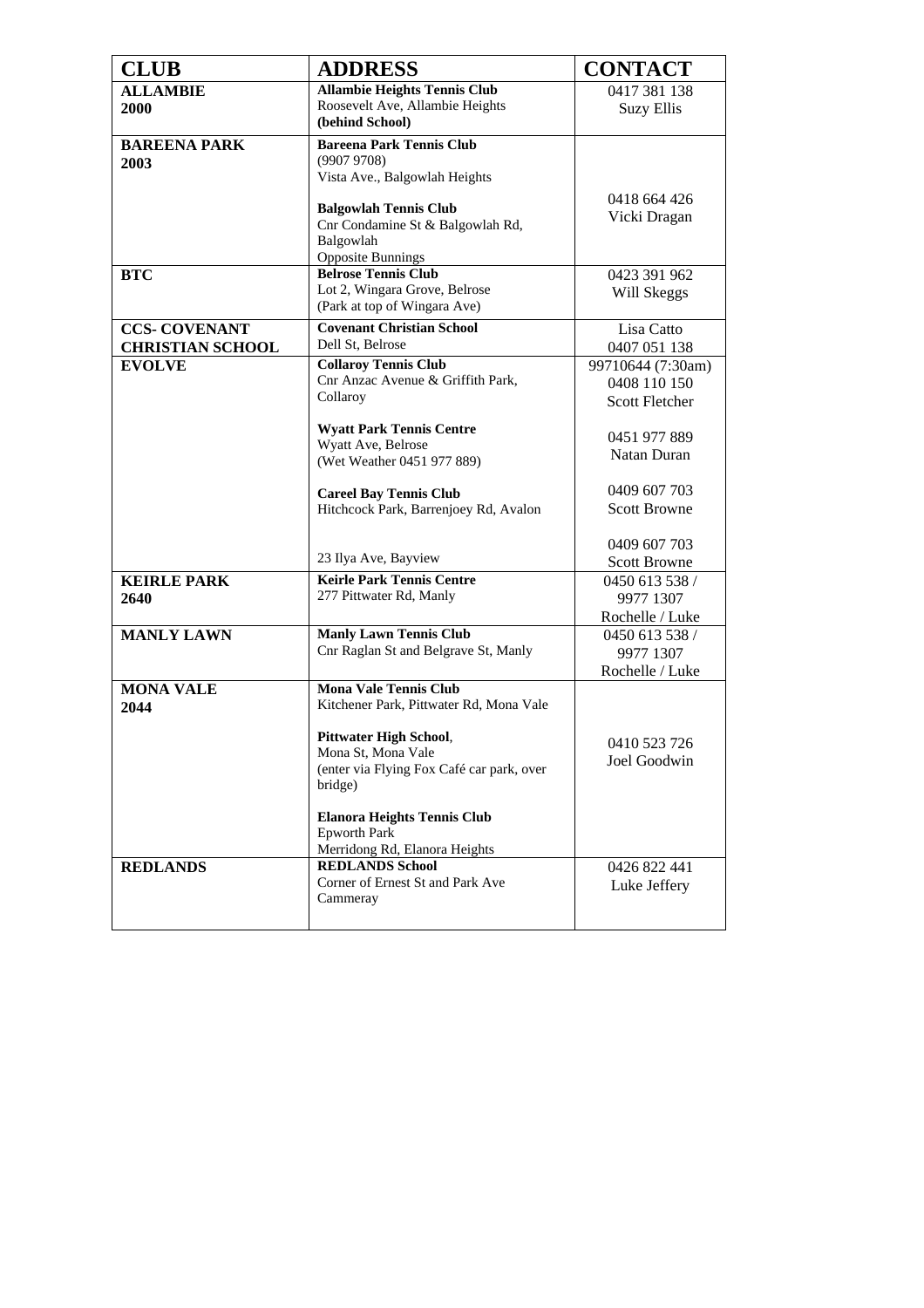### 1<sup>st</sup> 2022 Saturday Morning Junior Competition ORANGE BALL

### **COMPETITION RULES**

#### PLAYERS MUST PLAY IN REGISTERED NOMINATED ORDER OR SETS WILL BE FORFEITED

1. Hosting centre is to provide an approved supervisor for all Orange ball matches. Supervisor must initial result sheet.

2. Play commences at 11.30a.m. Sharp and Finishes at 1.00pm. An umpire is required for each set. (Team member for the singles, teams to alternate, court supervisor for the doubles.)

3. Only one (1) court to be used per match. (court with appropriate line markers must be used (see diagram below))

4. **All Grades** – 3 players (3 singles, 3 doubles)

- best of 4 games - donkey drop serve (bounce, hit under arm) after double fault.

All grades - Sudden death deuce.

5. All players must wear correct tennis attire.

- **Approved Supervisor must be supplied for each match by home venue.**
- The result sheet must be provided/filled in by the HOME TEAM.
- All sections must be filled in and both Captains and Supervisor must sign.

6. The HOME TEAM is to provide orange balls for each match - balls to be new or in good condition. 7. EXTREME HEAT RULE – when ambient temperature on court (centre strap) reaches 35ºC players on court

complete the set, the following play is then suspended. No play to start unless temperature drops below 35ºC. 8. A Reserve must not be older than 12 years of age.

- If a Reserve is used, the registered players can play at their nominated number or can be promoted. However RESERVES must be of equal OR lower standard to the player they are replacing. If a RESERVE cannot be obtained, the team can play in its registered order and only the sets of the missing player remain unplayed. No additional points will be lost for FORFEITS.
- It is at the discretion of TNB to deduct points for whole team forfeits.
- Reserves MUST be approved for Semi-finals/playoff and Finals. Any player not approved could be at risk of being ineligible for accruing winning points.
- A reserve MUST of played 3 times to be considered eligible for semi-finals/playoffs/Finals.
- A team may protest in writing if they feel the Reserve is MUCH STRONGER than the player he/she is replacing. This protest should be submitted to the Junior Administrator immediately following the match and supported by the scores from the match).

9. ORDER OF PLAY: First available pair/singles player to go on, then visiting team put on 2<sub>nd</sub> then alternate sets.

- **Grade format: (players graded 1,2,3.) Doubles, doubles, singles, singles, singles, doubles**.
- Singles Player 1 v Player 1, Player 2 v Player 2, Player 3 v Player 3
- Doubles Players 1&2 v Players 1&2, Players 1&3 v Players 1&3, Players 2&3 v Players 2&3

10. Point allocation - 1 Point for each Set won, 3 Points for Match win.

11. PLAY OFF/SEMI FINALS & FINALS: All Grades – All venues must be flexible with ending time on these days so a match is complete with a result.

#### COMPLETE SET OF RULES LOCATED ON THE WEBSITE

#### Score sheets provided to be used on court.

When the players are scoring for each game, place a dot in each corner of the box for a point won. Where a player/team has 4 dots (in all corners of a box) they put a cross in the box to signify the game has been won.

All results to be given to home team coach at the completion of the match.

# • **All coaches please scan and email (tennisnb@tpg.com.au) by latest 9am MONDAY of each week.**

• For all general enquiries, i.e. weather conditions, court location, reserves etc., please contact either your CLUB/COACH or that of the HOME court venue.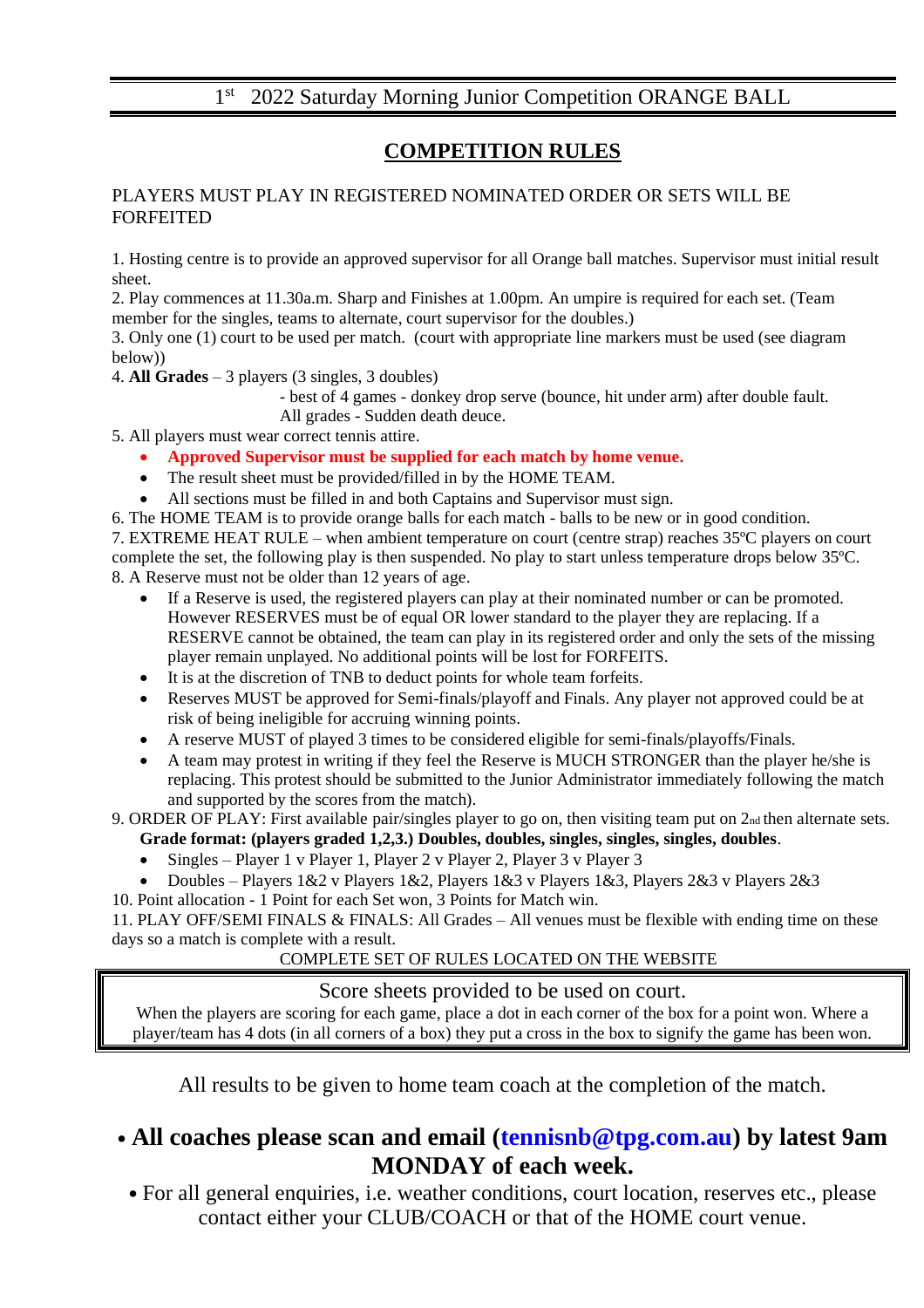| <b>CLUB</b>         | <b>ADDRESS</b>                      | <b>CONTACT</b>         |
|---------------------|-------------------------------------|------------------------|
| <b>ALLAMBIE</b>     | <b>Allambie Heights Tennis Club</b> | 0417 381 138           |
| 2000                | Roosevelt Ave, Allambie Heights     | <b>Suzy Ellis</b>      |
| <b>BAREENA PARK</b> | <b>Bareena Park Tennis Club</b>     | 0418 664 426           |
| 2003                | (99079708)                          | Vicki Dragan           |
|                     | Vista Ave., Balgowlah Heights       |                        |
| <b>BTC</b>          | <b>Belrose Tennis Club</b>          | 0423 391 962           |
|                     | Lot 2, Wingara Grove, Belrose       | <b>Will Skeggs</b>     |
|                     | (Park at top of Wingara Ave)        |                        |
| <b>KEIRLE PARK</b>  | <b>Keirle Park Tennis Centre</b>    | 0450 613 538 /         |
| 2640                | 277 Pittwater Rd, Manly             | 9977 1307              |
|                     |                                     | <b>Rochelle / Luke</b> |
| <b>MONA VALE</b>    | <b>Pittwater High School</b>        | 0410 523 726           |
|                     | Mona St Mona Vale                   | <b>Joel Goodwin</b>    |
|                     | Enter Via flying Fox carpark        |                        |



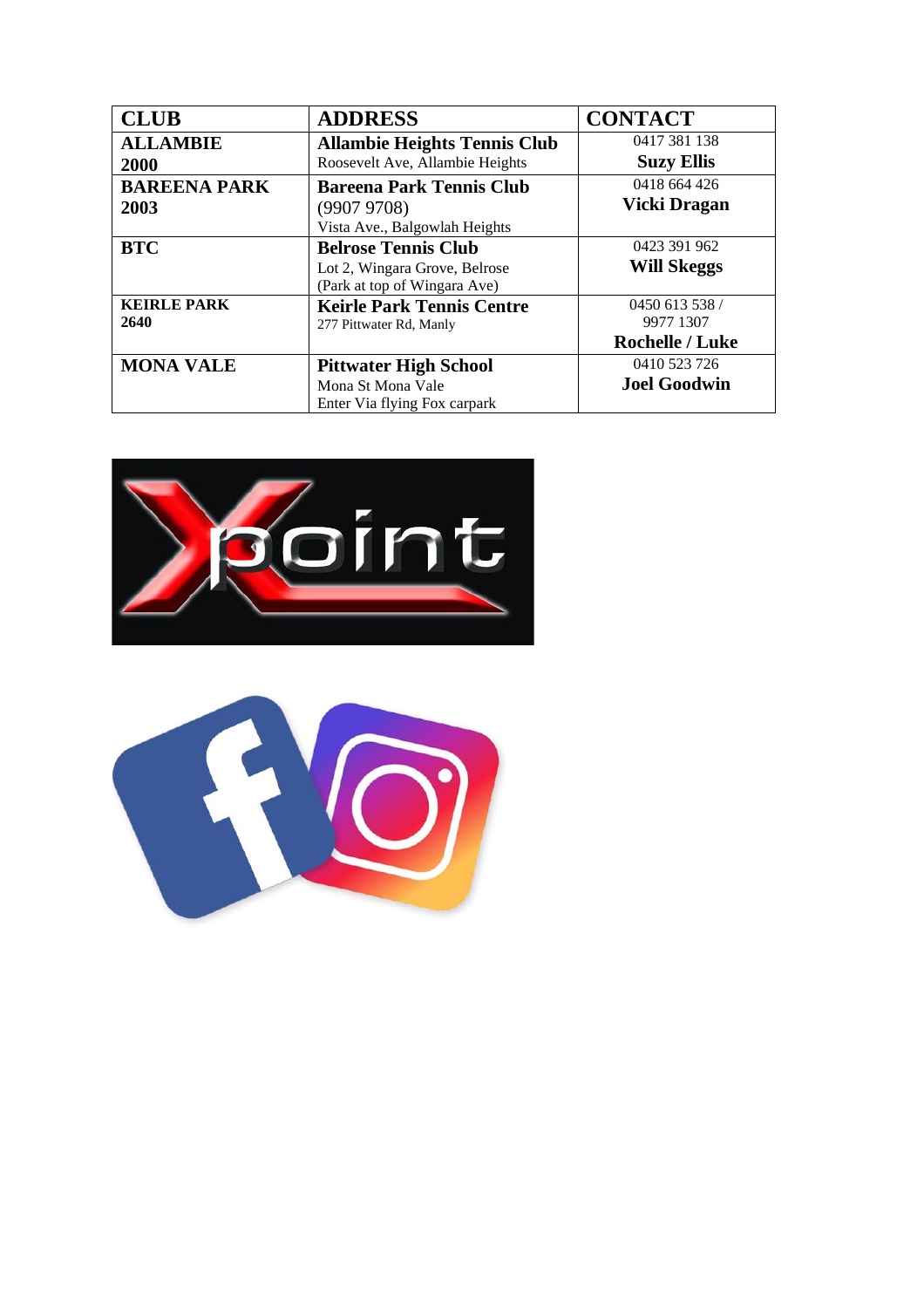# 1st 2022 SUNDAY Morning Junior Competition YELLOW/GREEN BALL

# **COMPETITION RULES**

1. Players must play in registered nominated order or sets will be forfeited.

#### 2. ALL players to be at the match location by 8.20am. **Play commences at 8.30am sharp and finishes at**

**10.30am sharp for grades 2-6 and Grade 1 finishes 11am sharp**. (The game being played to be finished.) An umpire is required for each set. (Teams to alternate).

3. Only one (1) court to be used per match.

4. Deuce – 3 point deuce, receiver chooses service side.

5. Tie breaker at 5-games all (sudden death point played at 6-6).

6. All players must wear correct tennis attire. The result sheet must be filled in by the HOME TEAM. All sections must be filled in and both Captains must sign.

7. The HOME TEAM is to provide an approved supervisor and balls for each match - balls to be new or in good condition.

#### **GREEN BALLS MUST BE USED FOR GRADE 4**

8. A Reserve must not be older than 18 years of age.

- If a Reserve is used, the registered players can play at their nominated number or can be promoted. However RESERVES must be of equal OR lower standard to the player they are replacing except for the top division only, where a reserve who may be of a higher standard and meets the criteria of age can be used. If a RESERVE cannot be obtained, the team can play in its registered order and only the sets of the missing player remain unplayed. No additional points will be lost for FORFEITS.
- It is at the discretion of TNB to deduct points for whole team forfeits.
- Reserves MUST be approved for Semi-finals/playoff and Finals. Any player not approved could be at risk of being ineligible for accruing winning points.
- A reserve MUST of played 3 times to be considered eligible for semi-finals/playoffs/Finals.
- A team may protest in writing if they feel the Reserve is MUCH STRONGER than the player he/she is replacing. This protest should be submitted to the Junior Administrator immediately following the match and supported by the scores from the match).

9. ORDER OF PLAY GRADE 2-4: Doubles match followed by singles matches and then doubles to finish. GRADE 1 ONLY: Doubles match followed by Singles (1v1, 2v2, 1v2, 2v1).

#### 10. GRADES 2-4

- 1 single set of Singles Player 1 v Player 1, Player 2 v Player 2
- 2 sets of Doubles Players 1 & 2 v Players 1 & 2
- Players graded 1 and 2 cannot change order from week to week.
- GRADE 1 ONLY
- 2 single sets of Singles  $(1v1, 2v2, 1v2, 2v1)$
- 1 set of Doubles
- Players graded 1 and 2 cannot change order from week to week.
- 11. Points allocation 1 Point for each Set won, 2 Points for Match win.

12. Play offs/Semi finals & Finals: All venues must be flexible with ending time on these days so a match is complete with a result.

COMPLETE SET OF RULES LOCATED ON THE WEBSITE

To generate team spirit & sportsmanship, it is recommended that the last set of the day be a doubles set, and all players are requested to remain until the match is completed.

Yellow Balls must be used for Grades 1- 3, Green balls must be used for Grade 4 Score sheets provided  $&$  to be used on court.

All results to be given to home team coach at the completion of the match.

### • **All coaches please scan and email (tennisnb@tpg.com.au) by latest 9am MONDAY of each week.**

• For all general enquiries, i.e. weather conditions, court location, reserves etc., please contact either your CLUB/COACH or that of the HOME court venue.